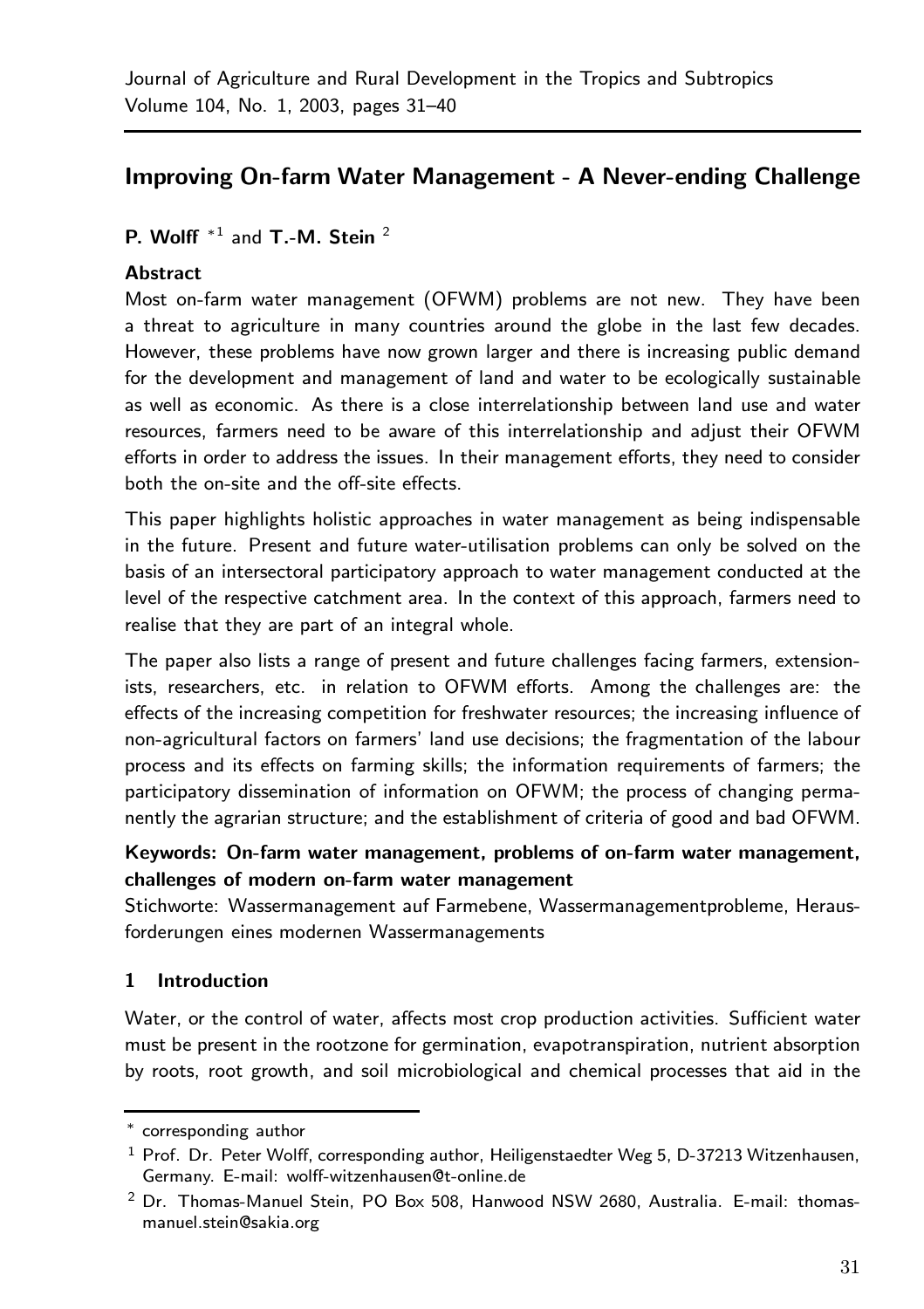decomposition of organic matter and the mineralisation of nutrients. These factors are all necessary for sustaining crop growth on a particular field. At the same time, the rootzone must be sufficiently dry to ensure adequate aeration and root growth.The rootzone must also be dry enough to allow field access for performing cultural practice activities such as planting, cultivating, fertilisation, pesticide and herbicide applications, and harvesting.Water movement through the soil is necessary in order to leach excess salts from the rootzone and so enable potential yields to be achieved. Farmers around the world are aware that farm-level land and water management practices are of prime importance for satisfying the needs of field-crop and other agricultural and horticultural ecosystems.Therefore, they endeavour to optimise the water supply of their crops within the limits of their knowledge and the farming operations practised. That is, over time, they have developed some sort of on-farm water management (OFWM) practices. However, farmers may often be unaware that conditions for the operation of farms are changing continuously.This has consequences for farm-level water management as the improvement of OFWM is a never-ending process.

This paper attempts to define OFWM, to discuss old and new OFWM problems, and to examine the challenges that farmers, extension personnel and researchers are most likely to face in the future.

#### 2 On-farm water management, definitions and components

Water management can be defined as the planned development, distribution and use of water resources in accordance with predetermined objectives while respecting both the quantity and quality of the water resources. It is the specific control of all human interventions concerning surface and subterranean water. Every planning activity relating to water can be considered as water management in the broadest sense of the term (International Commission on Irrigation and Drainage (ICID), 2000).

Therefore, OFWM can be defined as the manipulation of water within the borders of an individual farm, a farming plot or field. For example, in canal irrigation systems, OFWM starts at the farm gate and ends at the disposal point of the drainage water to a public watercourse, open drain or sink.OFWM generally seeks to optimise soilwater-plant relationships in order to achieve a yield of desired products.The managers (farmers) usually try to achieve this desired yield by minimising inputs and maximising outputs, so as to optimise profits. In order to accomplish this, water has to be managed skilfully through certain practices covering areas of: soil and water conservation, water application, drainage, soil amelioration, and agronomy.All this has to be done within the context of the socio-economic environment of the community and the farmer's personal situation. There are a range of tools available that enable the manager (farmer) to apply these practices.

When defining OFWM, it becomes clear that the term covers not the water resources, the irrigation facilities, the laws, the farmers' institutions, the procedures and the soil and cropping systems. OFWM is concerned with how these tools and resources are used and made available to provide water for plant growth. Moreover, it encompasses all the water used for that purpose, i.e. precipitation and water applied through irriga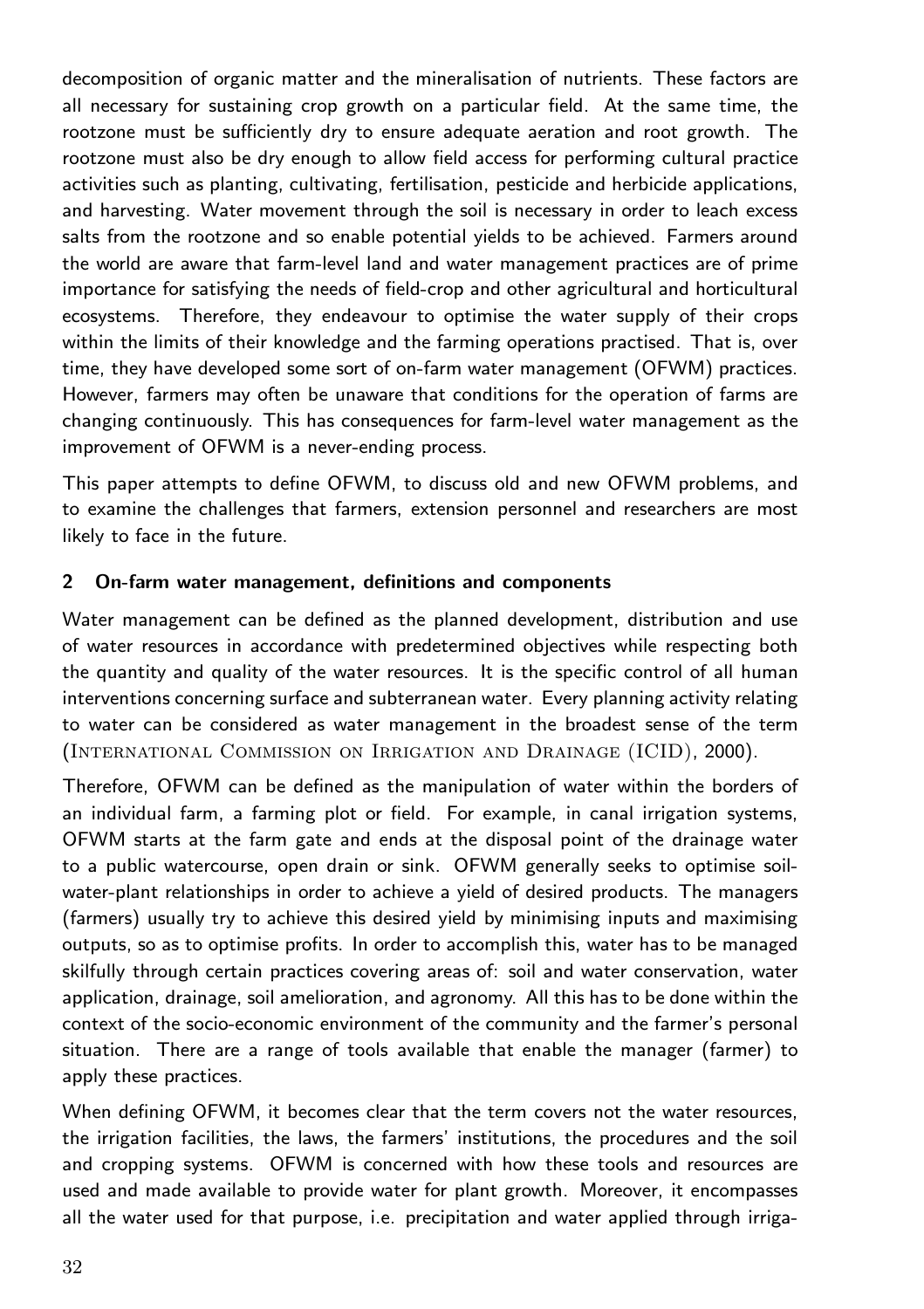tion. Furthermore, it includes the use of respective practices and tools to improve site conditions and to protect crops and farming property from excessive water (ABU-ZEID, 1979; Izuno, 1997).

In the past, extensive research work in many countries has shown that, for example, in irrigated agriculture, good OFWM practices require well-levelled fields, appropriately designed on-farm distribution systems, and a good knowledge of when to irrigate and how much water to apply. Irrigated agriculture also requires a reliable source of water, readily available when needed, and in quantities that can be distributed effectively and efficiently over the farmer's field. In addition, soil amelioration measures such as subsoiling and gypsum application may be necessary, as may a well-functioning drainage system.However, all this will lead to good OFWM only if the system as a whole is well managed, if the managers or farmers take the appropriate management decision at the right time, and if they make sure that the management decisions are indeed transferred into practice correctly and on time. Furthermore, part of the success of good OFWM depends on close communication and interaction among farmers and other water users of the respective catchment area as well as with the service providers and the water supply administration. This is especially the case if the measures taken on-site will be affected by off-site activities or will affect such activities.

### 3 Old and new problems

In addition to satisfying the needs of field-crop ecosystems, OFWM is of prime importance to soil and water conservation. However, field observations have shown that not all forms of OFWM are appropriate to achieving a sustainable land use while conserving soil and water. For example, differences in erosion due to different management practices of the same soil are often greater than the differences in erosion from different soils under the same management. The same applies to water where differences in water use efficiency due to different management at the same site are greater than the differences in water use efficiency at different sites under the same management. Although inappropriate management practices are an old problem in OFWM, this problem now ranks higher on the agenda as the world is faced with significant population increases, as food security becomes more of an issue and as land and water resources become scarcer.

Traditional farming systems in the tropics and subtropics often included the 'good practices<sup> $3$ </sup> of water and soil conservation. However, in many cases, increased population pressure, the introduction of new cash crops and farming systems, and the mechanisation of farming operations have led to the abandonment of these farming and conservation practices.The shift towards annual crops on steep slopes that were previously under forest, tree crops or permanent pasture has led to increased water and soil losses. Other practices such as ridge constructions, ploughing down slopes and clean weeding have created additional problems in this respect.

 $3$  The authors suggest the use of the term 'good practices' as being more appropriate and correct than 'best practices' as the use of the superlative indicates that the ultimate solution or practice has been found and that there is no need for further improvement. The term 'good practices' is being used increasingly and it has also been adopted by IPTRID at FAO.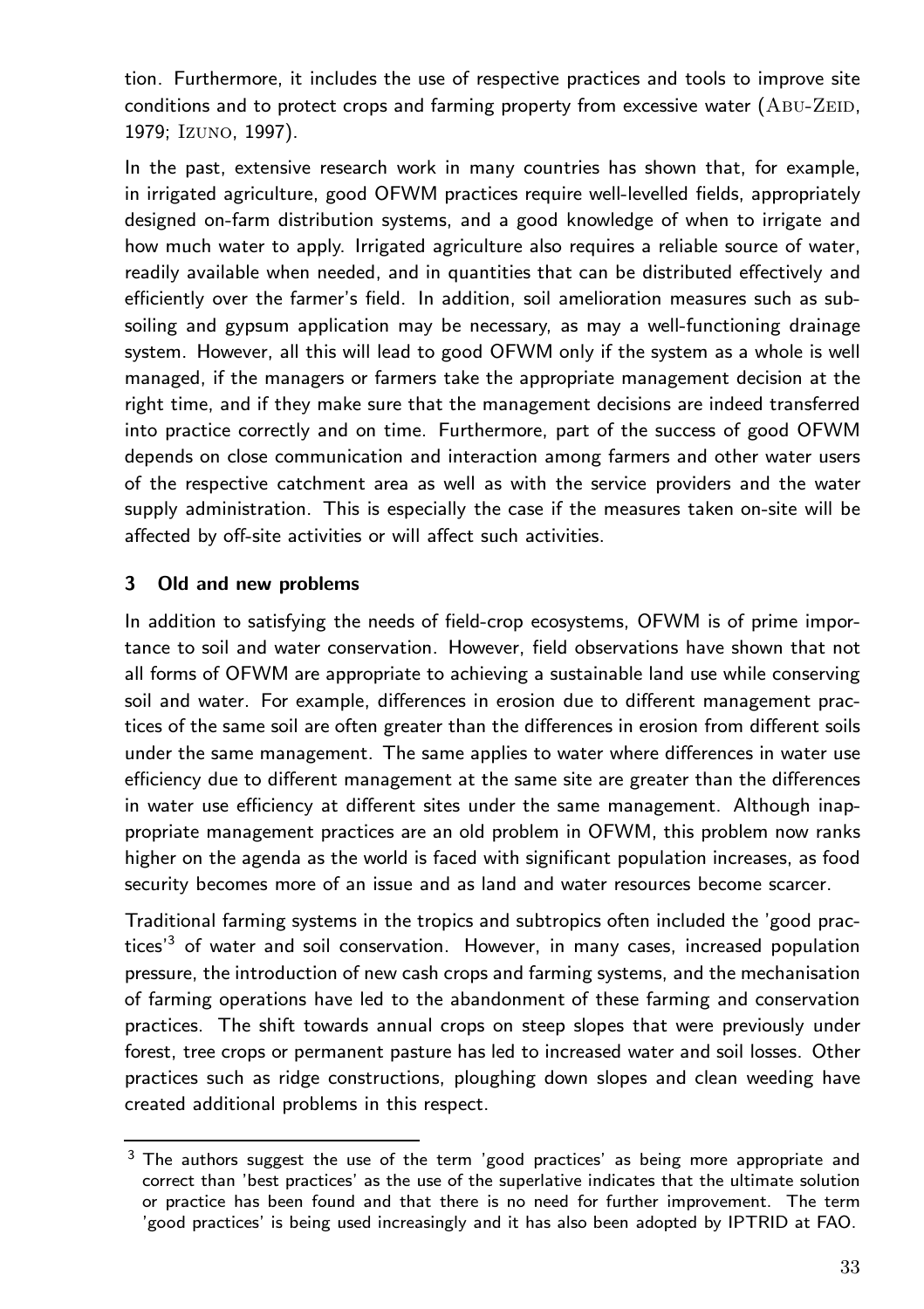Problems associated with the introduction of irrigation are: waterlogging; salinisation; soil and water contamination; and a lowering of the quality of the water released through natural or artificial drainage. Overirrigation is a common fault that together with seepage from unlined canals causes the groundwater table to rise. This leads to waterlogging and salinisation especially where there is no natural drainage or where the drainage system is inadequate. In addition, yields of crops commonly grown at the site are also reduced if the soil is compacted and soil aeration and water permeability are reduced.

Another old problem is the overuse of groundwater. The new aspect of this problem is that it has become increasingly widespread. Overexploitation leads to lower groundwater levels and increasing costs of supply, and, under certain circumstances also to subsidence, landslips, seawater intrusion, etc. All these problems have been well known to agriculture for some time. They are mostly the result of inappropriate land use de $cisions$  and/or the inability to adjust to changing circumstances. They are quite often influenced significantly by non-agricultural factors such as those of a social, economic or political nature. In many cases, political factors are more important than the technical considerations usually discussed in connection with on-farm land and water management issues.

Traditional management practices of the irrigation supply and conveyance systems often contribute to high water losses.On many farms, the low irrigation efficiency is further accentuated by farmers' traditional irrigation methods and practices, inadequate land levelling, lack of a crop-specific water application, insufficient drainage, and poor maintenance of irrigation and drainage infrastructure.Farmers are often unaware of the possibilities of applying water in a more productive way.The potential of horticultural crops with their high land, water and labour productivity is often not adequately recognised, especially by less educated and poorer farmers.Farmers generally lack technical and economic information on improved OFWM methods and techniques and on the related aspects of more productive cropping patterns and crop management. Therefore, proper training and capacity building at all levels of OFWM would be useful.

As mentioned above, these problems have been a threat to agriculture in many countries in past decades. However, these problems have now taken on an added dimension. There is increasing public demand that the development and management of land and water be ecologically sustainable as well as economically viable. As there is a close interrelationship between land use and water resources, farmers have to be aware of this interrelationship and have to adjust their OFWM efforts to address this issue. Hence, both on-site and off-site effects have to be considered in management planning and practices.

By increasing the proportion of rainfall lost due to surface runoff as a result of inappropriate land use, problems of flooding and downstream erosion arise following rain events. As less water percolates down to provide base flow for streams, the dry season flow may be lowered and even reduced to zero. Lowering of the water table can lead to the loss of well water. Decreased soil-moisture supplies result in progressively poorer vegetation. Removal of the fertile topsoil by erosion will reduce crop yields. Deposition of coarse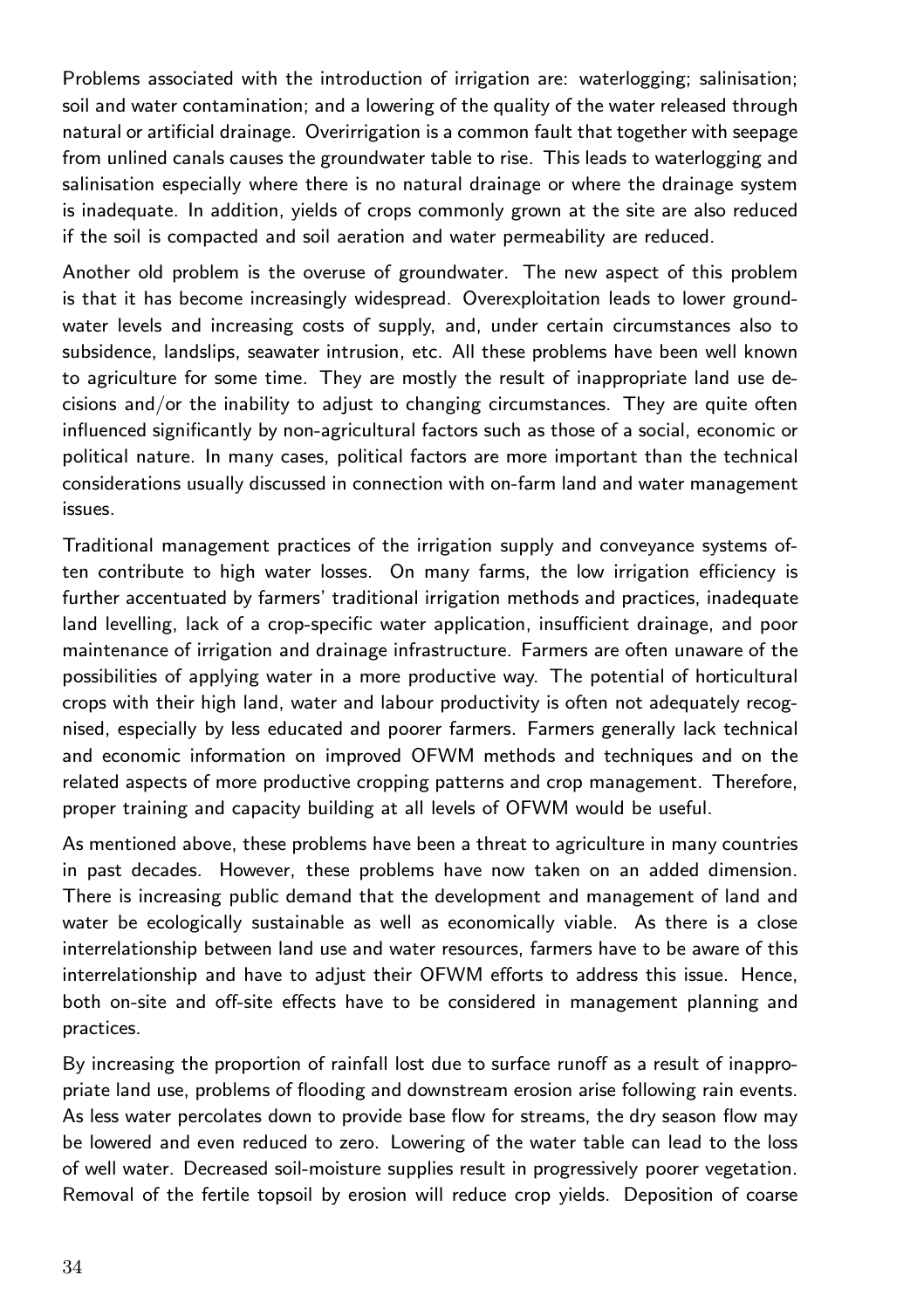sand, gravel and stones removed from steep slopes onto low-lying areas decreases the agricultural potential of the soils. Sediment deposition in channels and reservoirs resulting from upstream erosion is causing major problems. Suspended sediment represents a deterioration in water quality. Fine clay particles require expensive treatment by chemical flocculation and filtration. The contamination of water resources by agriculture with harmful substances has become a widespread problem and one of increasing concern for the non-agricultural public.

Another new feature is the fact that the agriculture sector is coming under pressure to make more efficient use of water. It has been and still is criticised for being the greatest water user while having the lowest water use efficiency and lowest output per unit of water used of all sectors. In particular, irrigated agriculture, the greatest water user of all, has been accused of being responsible for inefficient water use and land degradation. In the past, agricultural research and practices dealt solely with the subject of water for the purpose of optimising water management in order to satisfy the water needs of the crop. It is only in recent times that the effects of agricultural activities on water resources have been studied in the context of intersectoral water management and have consequently become a matter of public concern. In areas of water scarcity, the competition between different sectors of water users (i.e. between agriculture, municipalities, trade, industry, nature conservation, etc.) is attracting increasing public attention. It is also clear that future agricultural practice and research will no longer be geared exclusively to the task of optimising the water supply of crops.Rather, there is a need to curb agricultural water consumption for the benefit of other sectors, for example, by reallocating water originally designated for crop production to supplying drinking-water and domestic water to the population.The challenge is clear: OFWM has to contribute to an increase in overall water use efficiency.

Finally, it is necessary to realise that the water issues of quantity and quality are not related solely to agricultural production.They are increasingly related to urbanisation and industrialisation.The migration of water from agriculture to urban and industrial uses is underway and increasing, driven by the fact that "water flows uphill towards money". Aggregate supply economics suggest that cities will gain in the long run because of the higher prices for water that urban users are more likely to pay.

#### 4 Holistic approaches will be indispensable in the future

To date, assessments of water use efficiency have not taken account of the fate of the so-called unproductive losses, e.g. the irrigation water that seeps into the groundwater and/or flows off above ground via the drainage system. Efficiency calculations have ignored the possibility that such flows may be used by downstream water users and hence greatly improve the overall efficiency of a system. On the other hand, too little consideration has also been given to the fact that water pollution can seriously impair water use efficiency for the catchment area as a whole because polluted water will only be of limited use to downstream users.

Strictly speaking, losses in water are only unproductive if the water has irretrievably left the catchment area in either liquid or gaseous form or if it has become unfit for use.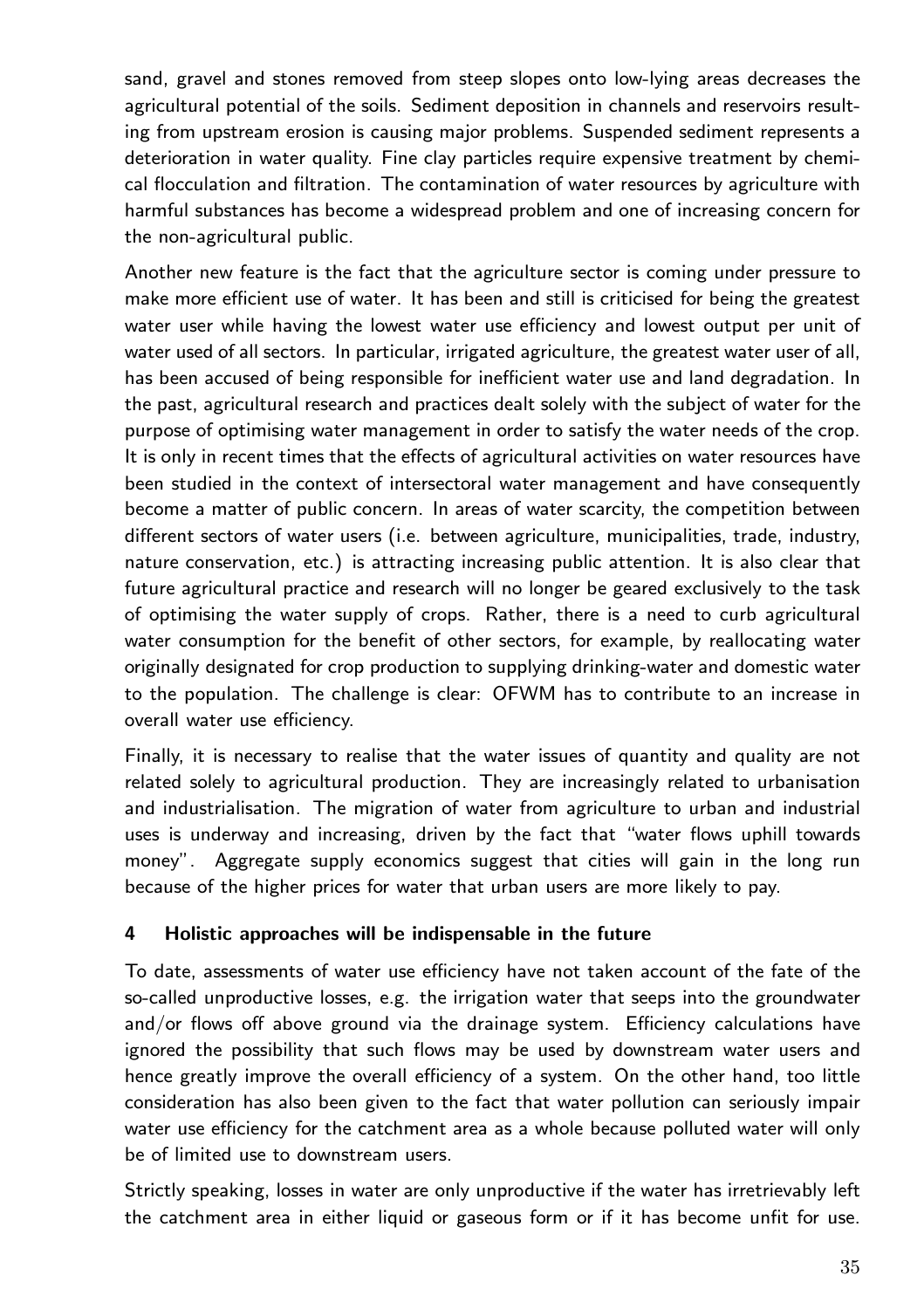Thus, water that runs off a farming plot or a farm area above ground or seeps into an aquifer need not necessarily be lost in the physical sense provided it can be recovered within the catchment area and reused. Therefore, in assessing water savings, it is necessary to make a distinction between 'real' and 'theoretical' savings or improvements in efficiency (SECKLER, 1996). For example, a farmer who succeeds in reducing seepage to groundwater and/or surface runoff to the drainage canal by means of water saving techniques may not necessarily be improving the water use efficiency of the catchment area as a whole, especially if the seepage water and surface runoff were previously used by downstream water users. From the overall viewpoint of water management, this example shows that there is little sense in referring water use efficiency to an arbitrarily defined irrigation area or irrigation perimeter. Instead, one should always take account of what is happening in the water catchment area as a whole.This becomes more important as water grows scarcer and as competition for the available water resource increases.Water users defending their interests within a catchment area need to realise that the present and future problems of water utilisation can only be solved on the basis of an intersectoral form of water management conducted at the level of the catchment area.Moreover, farmers need to be aware that they constitute a part of an integral whole.

In addition to quantitative losses, qualitative losses also need to be addressed and taken into consideration when looking at water losses and efficiencies of systems on various levels. Presuming that water would be passing through a system theoretically with no or only a minor decrease in quality, it is strictly speaking not lost as it may be picked up by the downstream user without any restriction concerning the quality.

As the quantitative water use efficiency  $(E_{qn})$  is too narrow to provide a good judgement and estimate of the farm, system or river-basin water use efficiency, the authors suggest that the additional concept of the *qualitative* water use efficiency  $(E_{ql})$  be introduced. This concept could be used in conjunction with the quantitative water use efficiency. This means that even if an irrigation system had a very high *quantitative* water use efficiency, as nearly all the water is being applied carefully and through modern management and irrigation practices, it may well result in a very low qualitative water use efficiency as all the drainage water released downstream (e.g. to maintain the leaching requirements) would be very saline or of very poor quality. With the availability of good-quality water for irrigation and for environmental needs and flows decreasing, the disposal of lowquality drainage or surplus water is becoming a critical issue.It is becoming increasingly unacceptable to dilute better quality water through low-quality drainage water. In some areas, measures have been taken to prevent natural streams from becoming the cloak of irrigated agriculture. As in the Murrumbidgee Irrigation Area in Australia, drainage water of lower quality has to be treated on-site and not disposed of to natural streams. This may be done through evaporation basins, which allow the saline drainage water to evaporate or enable it to be more viable economically while producing crops through the use of Sequential Biological Concentration systems (SBC) based on Filtration and Irrigated cropping for Land Treatment and Effluent Reuse system (FILTER), e.g. those being developed at the CSIRO in Griffith (CSIRO LAND AND WATER, 1998, 2000a,b).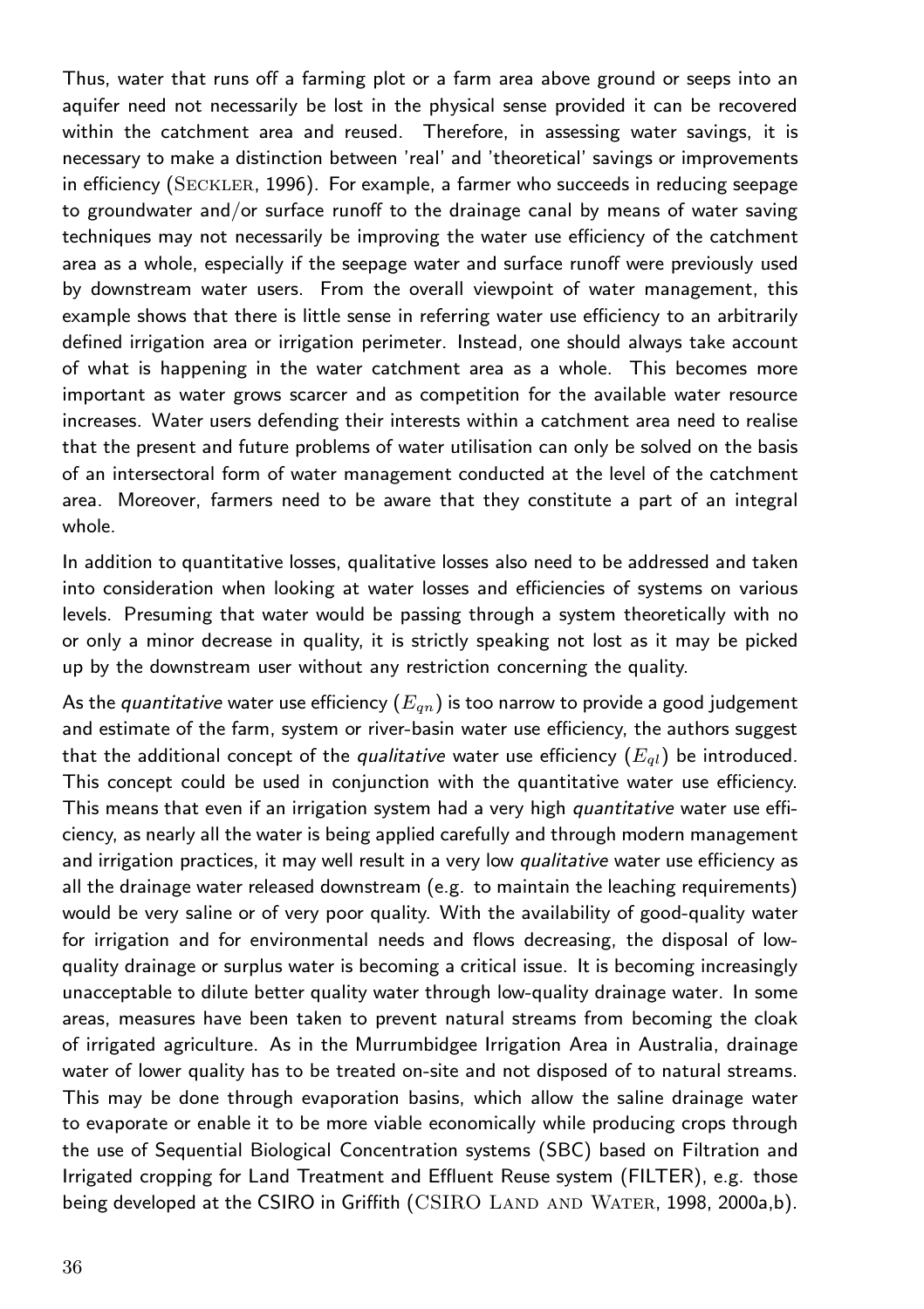## 5 Challenges

Within the next few decades, agriculture will face a number of important challenges. On the one hand, it is necessary to increase food and fibre production in order to guarantee food and clothing for the increasing world population. This contribution is urgently needed to help combat poverty while fostering economic development. On the other hand, agriculture will face increasing competition for decreasing water resources. The situation is exacerbated by the dwindling financial resources and increasing costs for the rehabilitation of existing irrigation and drainage systems and the setting up of new ones.Moreover, agriculture needs to meet these challenges in a political and social environment that, in many countries, is highly critical of agriculture in general and of irrigated agriculture in particular. Agriculture needs to be more sparing in its use of water resources, minimise its impact on the environment and exercise continual self-restraint by means of eco-auditing (MURRAY DARLING BASIN COMMISSION et al., 2001).

Until now, it has been farmers who have decided what happens on agricultural land. They make rational decisions according to their own circumstances.Their decisions are influenced by: physical factors, such as soil and climate; the socio-economic features of the community; and their own personal situation.Technical advice and the assistance available may be another influencing factor. As natural resources grow scarcer, the general public sees the environment as being increasingly endangered. Hence, farmers will face the challenge of land use decisions being influenced increasingly by non-agricultural factors with pressures coming from social, economic and political quarters.

Farmers cannot ignore the fact that agricultural activities produce a significant proportion of all pollutants entering streams, lakes, estuaries and groundwater.This is especially the case in Europe, North America and Australia, but it is also increasingly true in developing countries. Farmers need to admit that, in order to solve the water pollution problem, agricultural non-point source (NPS) pollution has to be controlled. They have to be aware that the solutions to controlling runoff will require an integrated effort by landowners, government and organisations responsible for protecting and restoring soil and water.  $OSMOND$  et al. (1995) see the first step in reducing agricultural NPS pollution as being one of focusing on the primary water-quality problem within the watershed: the water-quality use impairment must be identified and the type and source of the pollutant(s) defined. Once the problem has been defined clearly and documented, the critical area, i.e. the area that contributes the majority of the pollutant to the water resource, can be identified. Land treatment, that is the installation or utilisation of good management practices  $(GMPs)^4$  or better  $GMP$  systems, should then be implemented on these critical areas.Good and effective OFWM adjusted to the individual circumstances is an essential part of the GMP systems. For example, in some cases it might be important for farm runoff to be kept on the farm area where there is a risk of nutrient or pesticide contamination.This will require special OFWM efforts.

 $4$  GMPs (see footnote 3 above), often referred to as best management practices (BMPs), are practical, affordable techniques used to prevent or reduce sediment, crop nutrient or pesticide entry into surface or groundwater. GMPs conserve soil and water resources without sacrificing crop or livestock productivity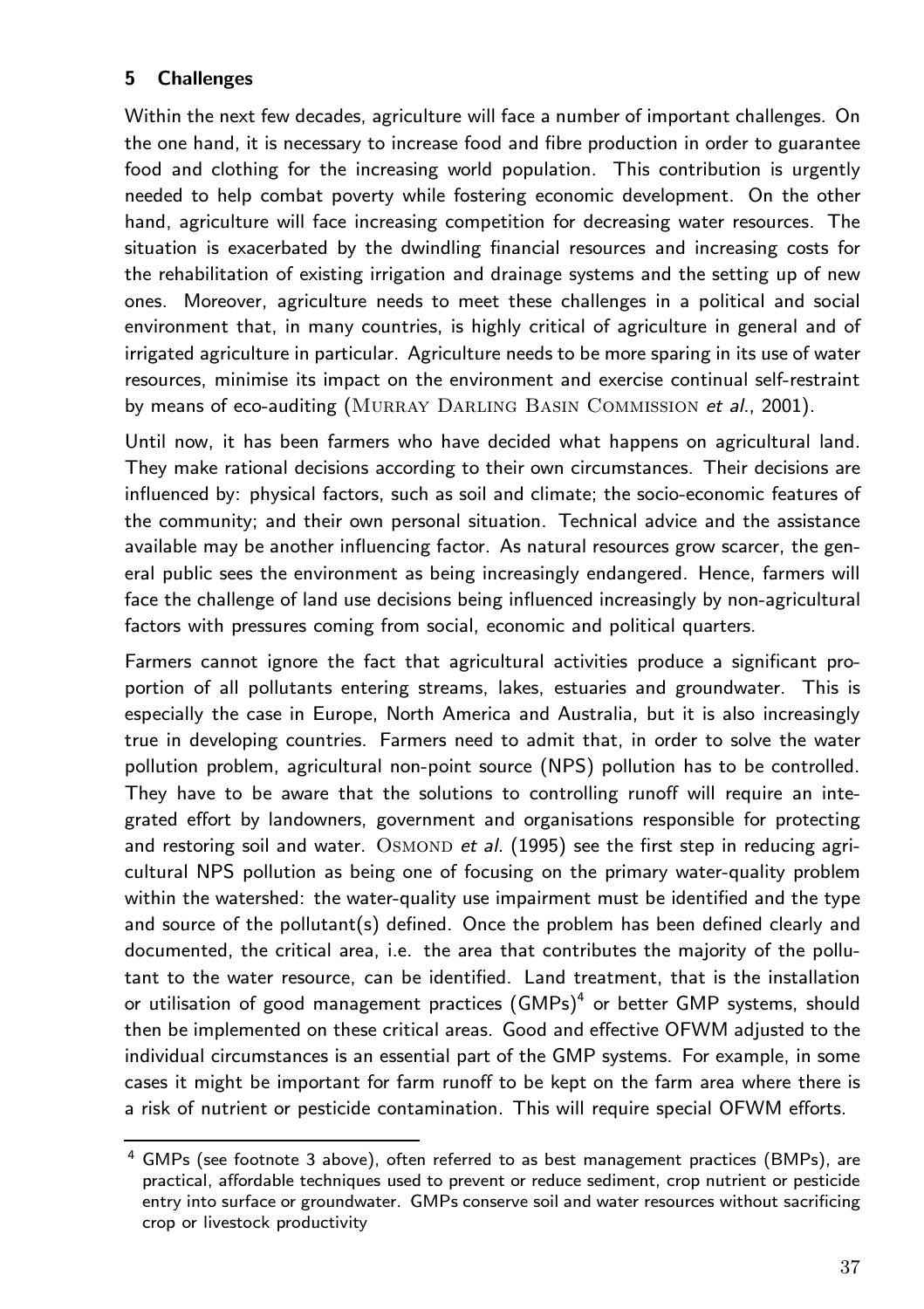In many cases, the potential for achieving benefits from improved OFWM is substantial. Water savings, yield increases, higher productivity and higher farmer incomes are achievable. Many experiments have demonstrated a positive effect of the yields for farmers. However, in many cases, questions concerning the ability and willingness of farmers to adopt the improved practices remain. In this context, the lack of financial and economic impact assessments of various interventions and the effects of improvement measures on productivity, incomes and water use efficiency remains a major shortcoming, also for policy and strategy formulation (WOLFF and STEIN, 1999).

Water as a means for production will become increasingly scarce and expensive, making high on-farm water use efficiencies and precise water management indispensable. Furthermore, farmers may be forced to devote more attention to the sustainability of natural resources on their land and within their catchment area.This may require and prompt changes in OFWM practices. In this respect, the challenge for farmers will be to manage the water on their farms professionally in the most sustainable and profitable way.This will require detailed planning and a clear definition of the goals and the means for achieving them within the constraints given. A sound understanding of the environment and a clear commitment to sustainable OFWM practices are essential. In order to achieve all the above, it will be necessary to implement good information management and flows. In this way, it will be possible to supply the necessary information and data on which decisions should be based.

For accomplishing GMPs in OFWM, the management structure of the individual farm is quite important. This is especially the case where the labour process is becoming fragmented in the course of development. For example, in Egypt, the head of a rural household is primarily a manager, linked to other households through exchanges and the hiring of labour, rental of machinery and land, and other relationships. One of the tasks of the head of the household is to manage the labour input in agriculture.The head of the household is also usually the only household member who follows the crop through the crop cycle. The other household members and the hired labour do most of the physical work and often lack comprehensive knowledge of crop and water management. The separation of management and farm labour causes a concentration of knowledge in the person of the manager. Hence, a de-skilling of the farm labour takes place, a fact which needs to be considered when developing and implementing strategies for the introduction of advanced OFWM practices.

With generally rising income expectations and standards of living, increased agricultural yields become necessary to satisfy the higher income demand.This is why, in the course of development, land which has been regarded as fairly fertile up to this point will become marginal land, and the previously marginal land will go out of production as it may no longer guarantee the necessary yield and income levels. Agriculture and especially irrigated agriculture will concentrate increasingly on highly productive land only.More food will be produced on an even smaller area.Achieving this requires more sophisticated management of the production technologies in general, and more advanced OFWM in particular.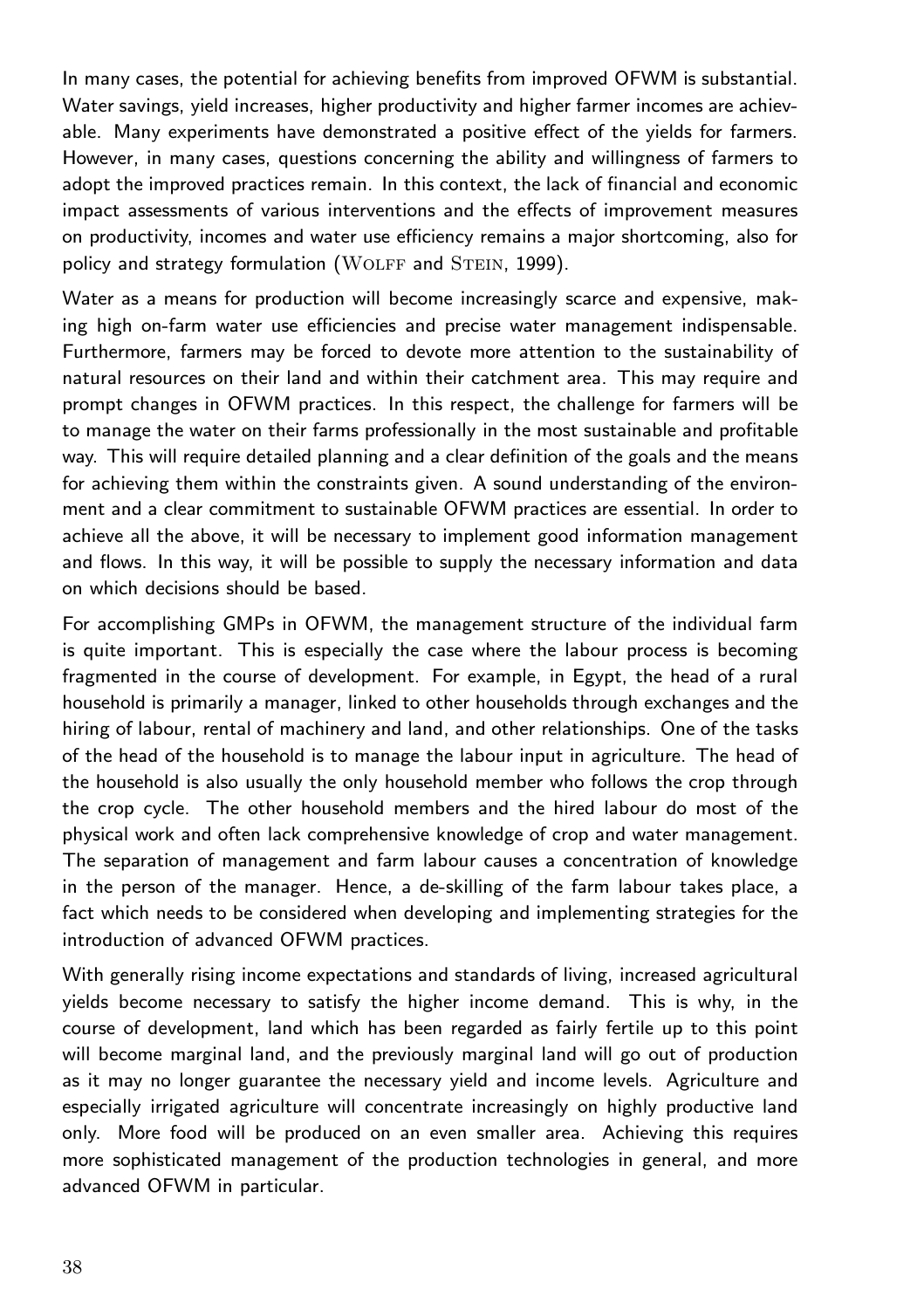The implementation of a more advanced form of OFWM constitutes a major challenge for the extension service. The conventional approach of the existing extension service has often proved not to be very successful in changing farmer behaviour. This has mainly been because extension workers often have little awareness about farmers' actual needs and problems, or about the practical value of their messages with regard to the farmers' social and financial conditions. In addition, they often lack experience. New and more participatory ways for the dissemination of information in the field of OFWM seem to be needed urgently. A participatory group extension approach is currently being introduced in Egypt's extension system. It is based on the principle of learning and doing together. It seems to be the only alternative problem-solving concept conceivable for introducing a sustainable, advanced form of OFWM. Generally, it is necessary to conduct extensive education programmes in order to update continuously the knowledge base of the extension service staff and to encourage farmers to adopt good OFWM practices.

The introduction of an advanced form of OFWM also poses many challenges for the agricultural research community. For example, as not all forms of OFWM are good, there is a strong interest in establishing criteria of what constitutes good and bad OFWM. In this sense, OFWM investigations/research/projects cannot be primarily descriptive, although detailed descriptions of the management processes may be important. Instead, OFWM investigations/research/projects have to be predictive.However, the interest lies not only in predicting what a given management will do in a certain circumstance, but more fundamentally in predicting what would occur if certain activities were adopted. The outcomes of these predictions need to be evaluated and an attempt made to rank management activities in terms of better or worse and to discern the best if possible.

#### References

- Abu-Zeid, M.; On-farm water management improvement programs; in: Water management for arid lands in developing countries, edited by  $BISWAS$ ,  $A. E. A.$ ; Pergamon Press, Oxford, UK; 1979.
- Izuno, F.; Principles of on-farm water management; Agricultural and Biological Engineering Department, Florida Cooperative Extension Service, University of Florida, Institute of Food and Agricultural Sciences (UF/IFAS); http://edis.ifas.ufl.edu/AE099; 1997.
- CSIRO LAND AND WATER; Evaporation basins: a salt management tool; Research project information from CSIRO Land and Water, Sheet No.7; 1998.
- CSIRO LAND AND WATER; The FILTER system turning effluent into an asset; Research project information from CSIRO Land and Water, Sheet No.20; 2000a.
- CSIRO LAND AND WATER; From saline drainage to irrigated production; Research project information from CSIRO Land and Water, Sheet No.18; 2000b.

International Commission on Irrigation and Drainage (ICID); Multilingual technical dictionary on irrigation and drainage; CD version. New Delhi, India; 2000.

Murray Darling Basin Commission, Irrigation Association of Australia and NSW AGRICULTURE; Australian code of practice for on-farm irrigation; Irrigation Association of Australia and NSW Agriculture (http://irrigation.org.au); 2001.